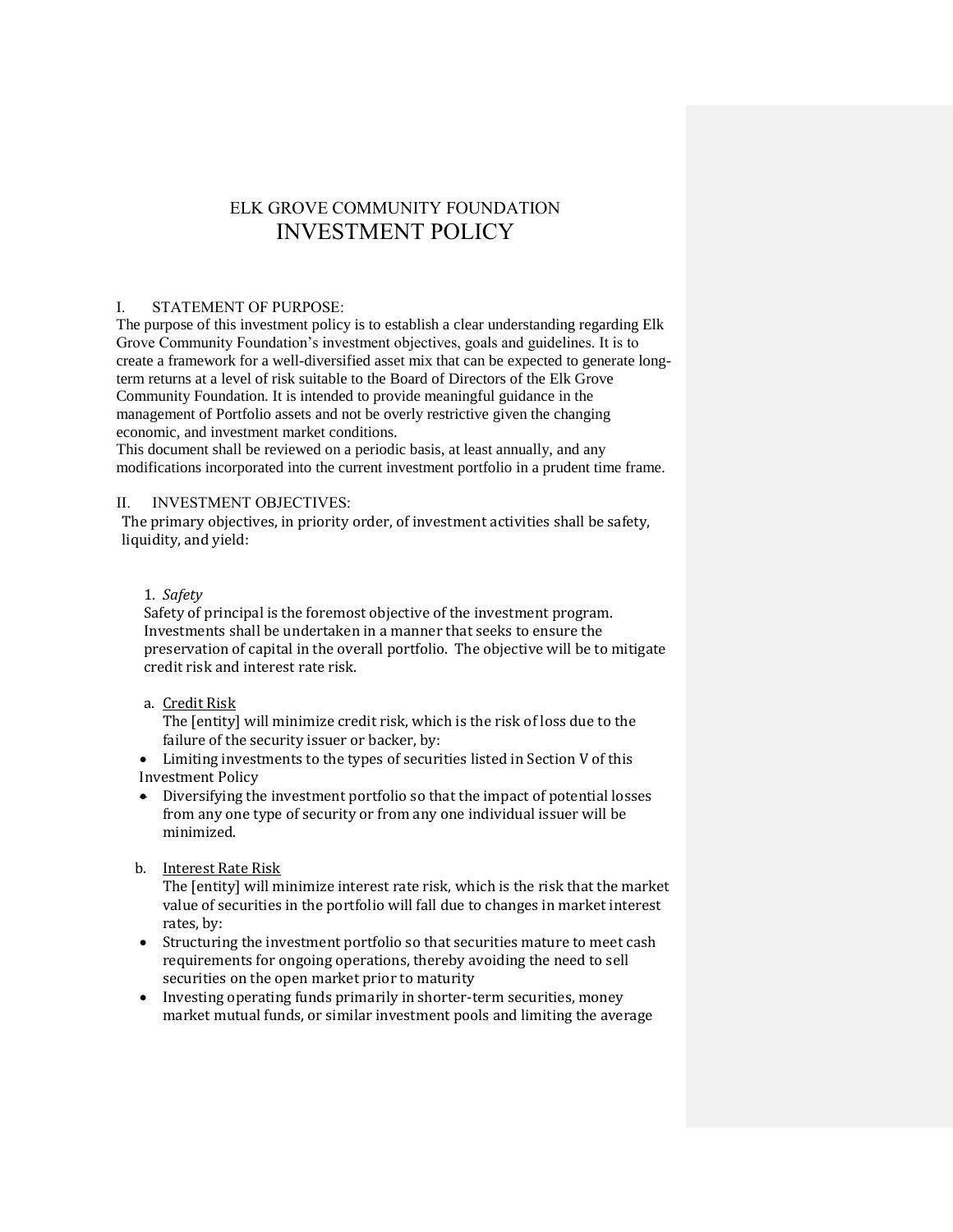maturity of the portfolio in accordance with this policy.

## 2. *Liquidity*

The investment portfolio shall remain sufficiently liquid to meet all operating requirements that may be reasonably anticipated. This is accomplished by structuring the portfolio so that securities mature concurrent with cash needs to meet anticipated demands (static liquidity). Furthermore, since all possible cash demands cannot be anticipated, the portfolio should consist largely of securities with active secondary or resale markets (dynamic liquidity). Alternatively, a portion of the portfolio may be placed in money market mutual funds which offer same-day liquidity for short-term funds.

# 3. *Yield*

The investment portfolio shall be designed with the objective of attaining a market rate of return throughout budgetary and economic cycles, taking into account the investment risk constraints and liquidity needs. Return on investment is of secondary importance compared to the safety and liquidity objectives described above. The core of investments are limited to relatively low risk securities in anticipation of earning a fair return relative to the risk being assumed. Securities shall generally be held until maturity with the following exceptions:

- A security with declining credit may be sold early to minimize loss of principal.
- A security swap would improve the quality, yield, or target duration in the portfolio.
- Liquidity needs of the portfolio require that the security be sold.

# III. INVESTMENT GOAL:

Based on the investment objectives stated above, the primary goal of the Portfolio is: To equal or exceed the return of a balanced index comprised of the Standard and Poor's stock index (S&P 500), Shearson Lehman (Intermediate) Government/Corporate bond index (SLGC) and Treasury Bills (T-Bills) in similar proportion of the Foundation's asset mix.

# IV. INVESTMENT GUIDELINES:

### A. General:

Investments are to be made consistent with the safeguards and diversity to which a prudent investor would adhere.

Subject to the limitations stated herein the Account Manager is given full investment discretion consistent with the investment objectives and guidelines of this Portfolio. The Account Manager, with approval from the President, Treasurer and Finance Committee Chair, shall have full discretion regarding the purchase and sale of Portfolio investments in order to assure full flexibility in the management of the Portfolio.

Realization of capital gains and losses should be viewed solely in terms of investment merits.

All assets selected for the Portfolio must have a readily available market value and be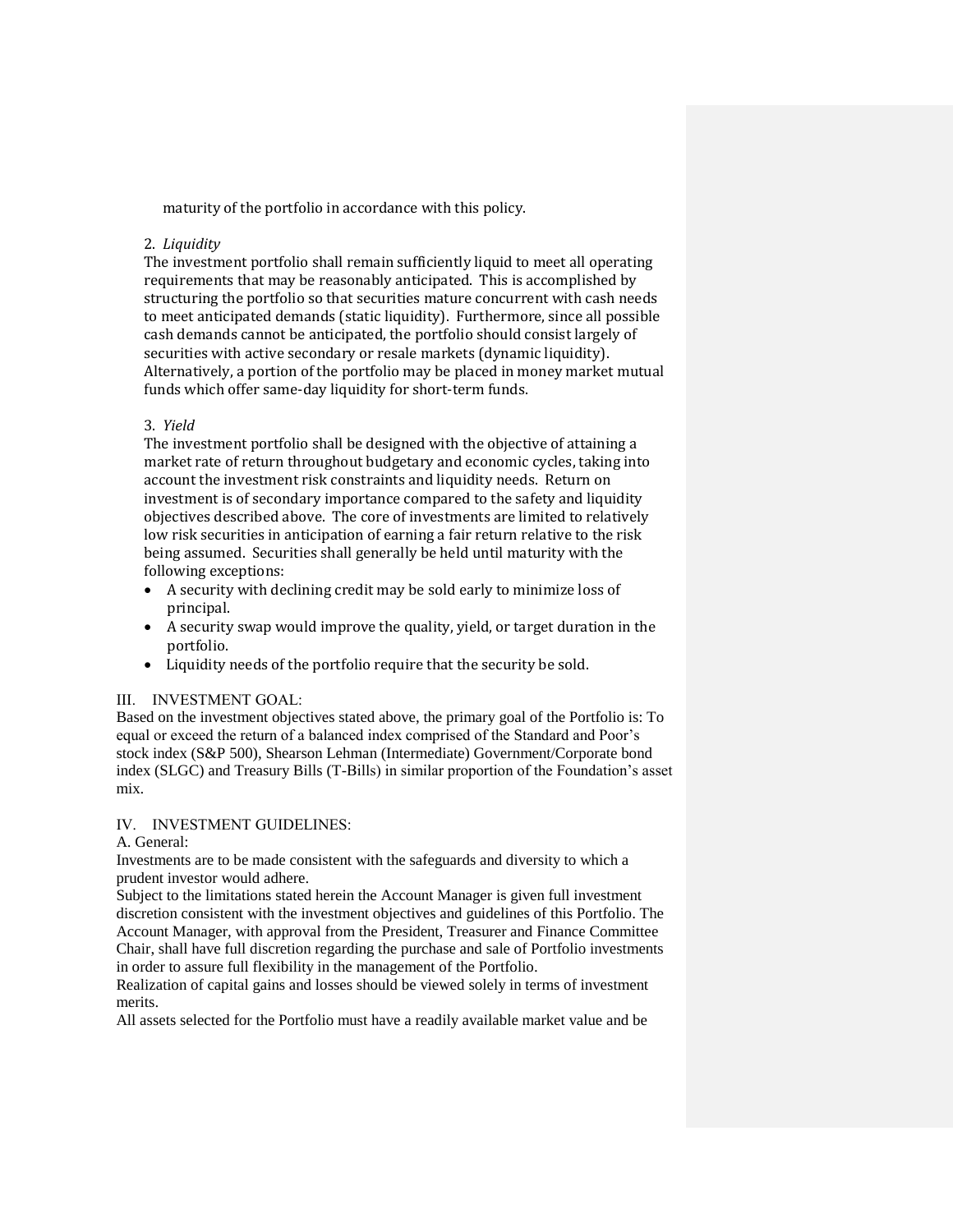marketable.

B. Equity Investments:

The Equity portion of the Portfolio will consist of mutual funds and or securities as outlined within the list of "Suitable and Authorized Investments" outlined below and should be well diversified to avoid undue exposure to any single economic sector, industry group, or individual security. Mutual funds shall consist of liquid, mainstream funds that are invested in financially sound, stable companies with minimal risk. C. Fixed Income Investments:

The Fixed Income portion of the Portfolio should be well diversified to avoid undue exposure to any single segment of the economy or individual issuer. Fixed income investments shall consist of investments as outlined within the list of "Suitable and Authorized Investments" outlined below.

# D. Short-Term Investment:

Short Term Investment shall consist of individual cash equivalent securities such as cash insured in bank, FDIC Institutions, U.S. Treasuries, and U.S. Agencies or money market funds. The primary function of Short Term investments is to meet the cash needs (scholarship payouts) of the foundation.

V. Suitable and Authorized Investments

# 1. *Investment Types*

Consistent with the Policy Statement, the following investments will be permitted by this policy:

- U.S. Treasury obligations which carry the full faith and credit guarantee of the United States government and are considered to be the most secure instruments available;
- U.S. government agency and instrumentality obligations that have a liquid market with a readily determinable market value;
- Canadian government obligations (payable in local currency);
- Certificates of deposit and other evidences of deposit at financial institutions,
- Bankers' acceptances;
- Commercial paper, rated in the highest tier (e.g., A-1, P-1, F-1, or D-1 or higher) by a nationally recognized rating agency;
- Investment-grade obligations of state, provincial and local governments and public authorities;
- Repurchase agreements whose underlying purchased securities consist of the aforementioned instruments;
- Money market mutual funds regulated by the Securities and Exchange Commission and whose portfolios consist only of dollar-denominated securities;
- Common stock of U.S. companies that are either listed on the New York or American Stock Exchange or are traded in over-the-counter markets;
- Preferred stock;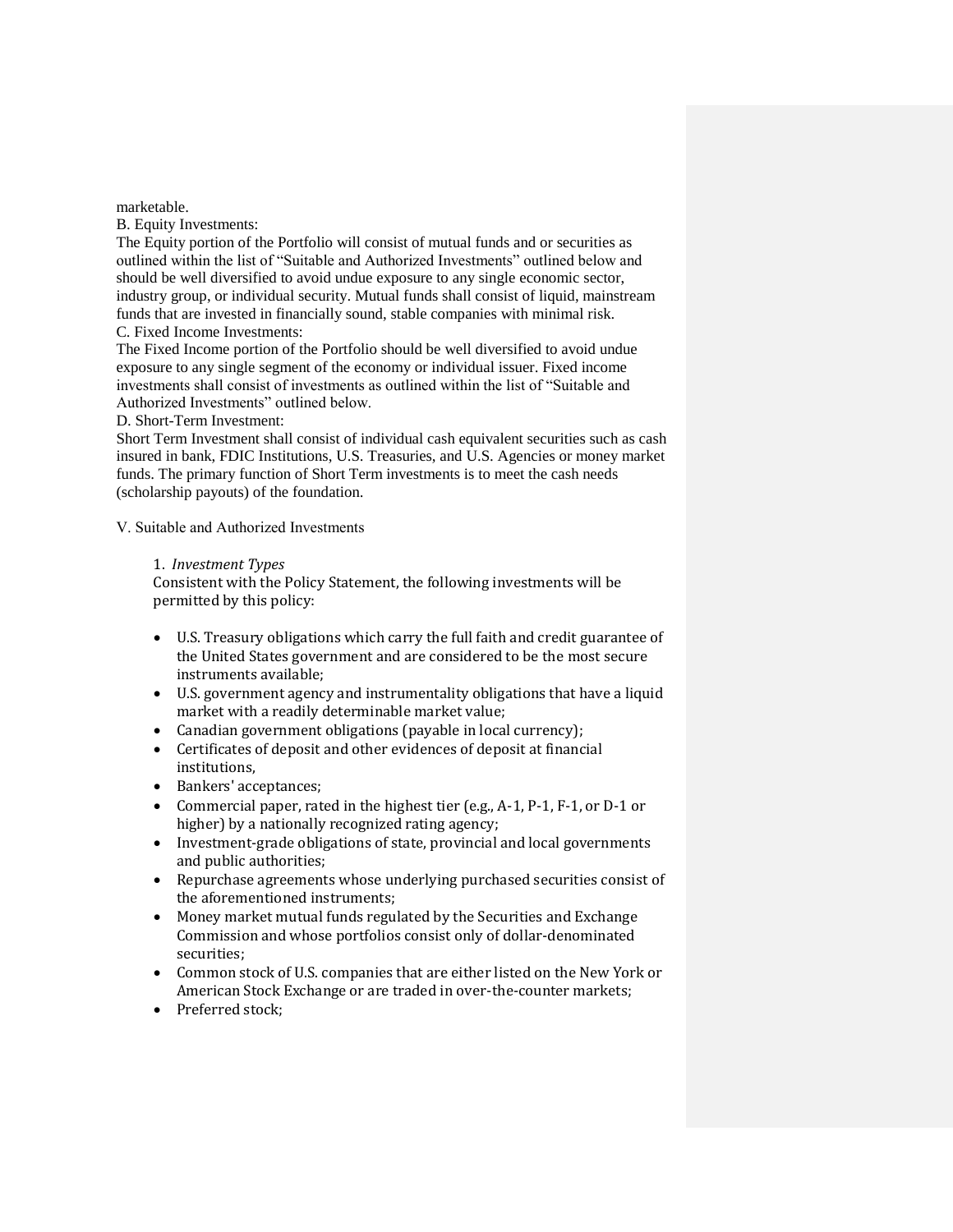- Convertible securities:
- ADRs/ADSs, which are receipts typically issued by an American bank or trust company that evidences ownership of underlying securities issued by a foreign issuer. ADRs/ADSs may not necessarily be denominated in the same currency as the securities into which they may be converted;
- Shares of open-end investment companies (mutual funds) that meet the above stated guidelines and are consistent with the overall objective;
- Shares of open-end investment companies (mutual funds) that invest in the common stock, preferred stock or convertible securities of companies not domiciled in the United States that are consistent with the overall objective; and
- Investment in derivatives of the above instruments shall require authorization by the appropriate governing authority.

### VI. INVESTMENT PERFORMANCE REVIEW:

#### 1. *Methods*

The investment officer shall submit quarterly an investment report that summarizes recent market conditions, economic developments and anticipated investment conditions. The report shall summarize the investment strategies employed in the most recent quarter, and describe the portfolio in terms of investment securities, maturities, risk characteristics and other features. The report shall explain the quarter's total investment return and compare the return with expectations. Each quarterly report shall indicate any areas of policy concern and suggested or planned revision of investment strategies.

Within 40 days of the end of the fiscal year, the investment officer shall present a comprehensive annual report on the investment program and investment activity. The annual report shall include 12-month comparisons of return and shall suggest policies and improvements that might be made in the investment program.

#### 2. *Performance Standards*

The investment portfolio will be managed in accordance with the parameters specified within this policy. The portfolio should obtain a market average rate of return during a market/economic environment of stable interest rates. A series of appropriate benchmarks shall be established against which portfolio performance shall be compared on a regular basis. The benchmarks shall be reflective of the actual securities being purchased and risks undertaken, and the benchmarks shall have a similar weighted average maturity as the portfolio.

## VII. PORTFOLIO MANAGEMENT:

The Board of Directors with input from the Finance Committee Chair shall be responsible for selecting and evaluating the Account Manager. The Account Manager shall be a non-board member who has the appropriate background, licensing, stability, ethics and E & O coverage. Should the performance of the Account Manager fail to meet the expectations of the Board of Directors they may select a new Account Manager. During such a change, it is important to minimize costs involved in converting the